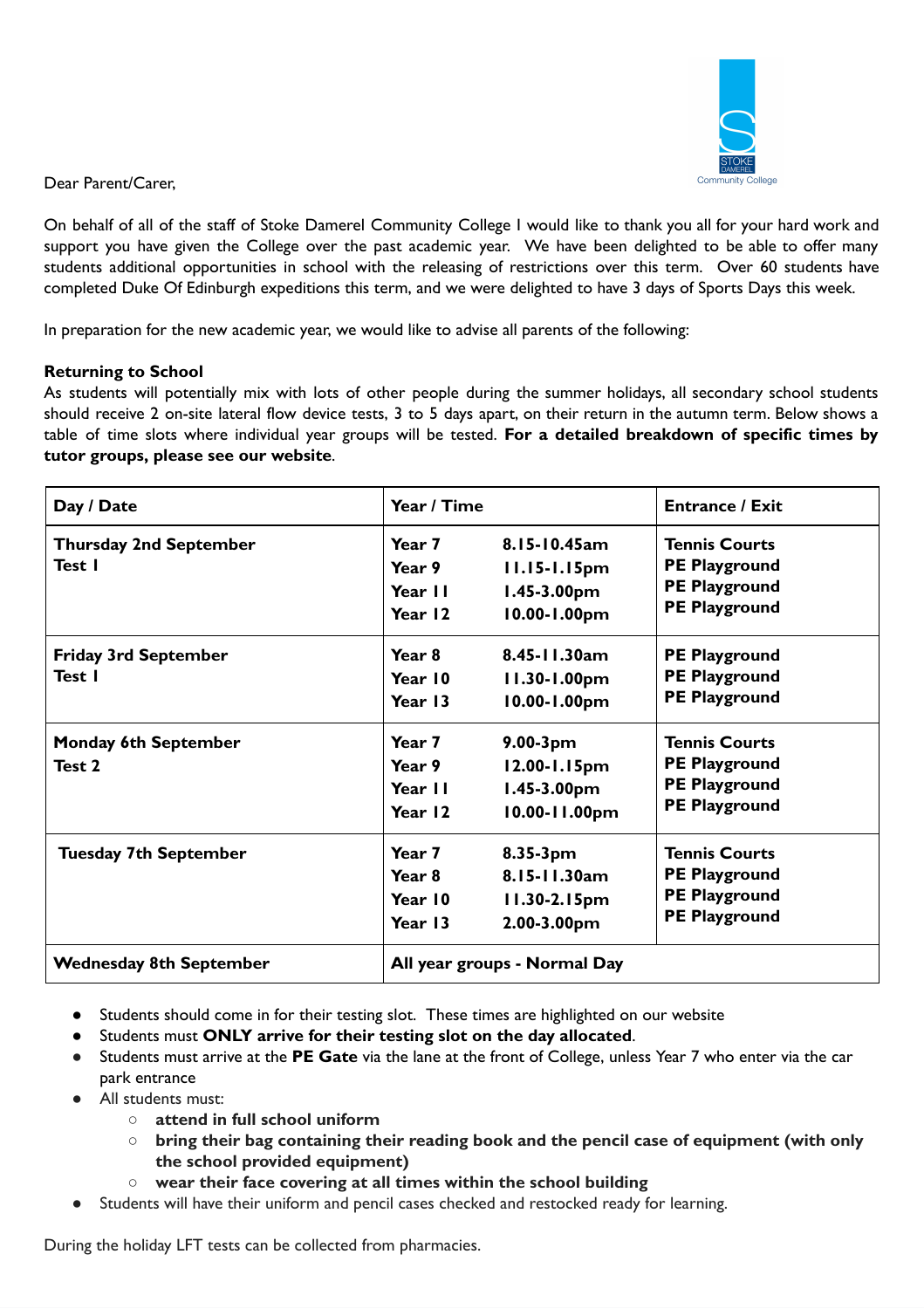# **School Arrival Times**

To ensure our school site remains safe and secure we will be opening all gates at **8.25am** from September. Students are not permitted on site before that time unless attending a supervised activity. From **7.45am-8.15am** any student may come into the College via the main reception and attend one of the following clubs:

- Breakfast club in Senior Dining Room where they are provided with a free breakfast and a quiet space to talk to friends
- Sports activities on the Astro or sports hall
- Homework Club where they are able to receive support with self questioning, Hegarty, Tassomai and Bedrock (Year 11 Common Room or library)

Morning provision and breakfast is free and part of our offering to support all families. Students not attending our morning provision will be allowed onsite from **8.25am,** when the back gates will open.

## **Twilight Lessons**

As of September we will be making some changes to our twilight lessons (3-4pm). **Year 7 to 9 will no longer have any twilight lessons**. Year 10 will have a compulsory twilight lesson as part of their timetable every Wednesday until 4pm. Year 11 will have a twilight until 4pm Monday to Thursday and optional wellbeing sessions on a Friday. Post 16 twilight lessons are across the week.

## **Early Closure**

Please be reminded that our annual College Open Evening will take place on **Wednesday 15th September**. To enable us to prepare the College we will be closing to all students from 12.20pm.

## **Uniform**

Reminder all school uniform must be ordered via our website and will be available for collection from college between 10am and 2pm on any weekday in the holiday. You will be notified from our reception team when your uniform has arrived.

We expect students to wear 'traditional', well-constructed, weather-proof, leather or leather-type shoes with a low heel. Trainers - black or otherwise, including popular designs such as Nike Air, Converse or Vans-style shoes - are not acceptable. For those wishing clarification on our uniform standards and expectations, further **[guidance](https://files.schudio.com/stokedamerel/files/documents/policies/Uniform_Policy.pdf) can be found on the [College's](https://files.schudio.com/stokedamerel/files/documents/policies/Uniform_Policy.pdf) website.**

Just to clarify: No false nails or nail varnish No extreme hair colour or styles Permitted: one pair of plain silver or gold small earrings, a watch, one plain ring No retainers or facial piercings Opaque tights (not see through) or short socks (Black)

# **Uniform Store Plymouth**

The Uniform Store pop-up shop will be taking in donations from Tuesday July 13 and getting the store ready in preparation for opening the store. They will be accepting donations on Tuesdays, Wednesdays & Thursdays between 10am and 3pm at Plymouth Vineyard Church, 13 Cornwall Street (Close to M&S in the City Centre). They are looking for donations of good quality school uniforms that can be passed on to other families in need.

They will be opening their pop up shop on Tuesday 27 July and the store opening times will be Tuesdays, Wednesdays & Thursdays from 10am to 3pm.

The Click & [Collect](https://eur02.safelinks.protection.outlook.com/?url=https%3A%2F%2Fwww.uniformstoreplymouth.co.uk%2Fclick-and-collect%2F&data=04%7C01%7CLucinda.Ross%40plymouth.gov.uk%7Ca97988d564f248c474c708d94119e51c%7Ca9a3c3d1fc0f4943bc2ad73e388cc2df%7C0%7C0%7C637612401728243827%7CUnknown%7CTWFpbGZsb3d8eyJWIjoiMC4wLjAwMDAiLCJQIjoiV2luMzIiLCJBTiI6Ik1haWwiLCJXVCI6Mn0%3D%7C1000&sdata=XPPhbMTZ4hGoStD0fMIDYd%2FXmN4z%2F%2By5fUf4vyABxUA%3D&reserved=0) service will be running alongside the shop opening times from July 27 so people can order online and pick it up from the store during our opening times.